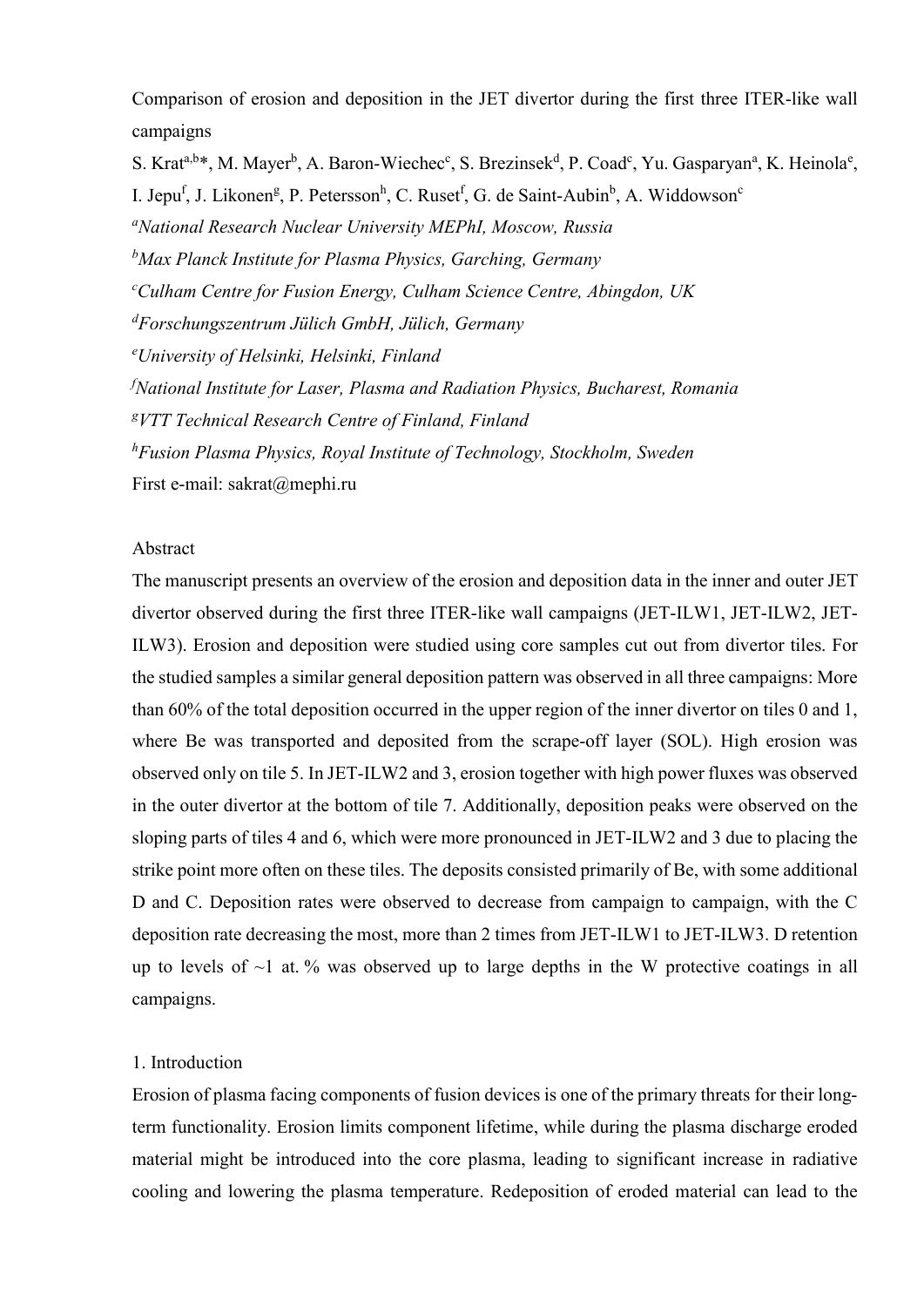formation of hydrogen-rich layers [1,2], which is a potential significant issue from the viewpoint of tritium inventory as well as hydrogen recycling during the discharge. Redeposited layers often have significantly different physical properties compared to their substrates, leading to changes in plasma-wall interaction and plasma performance over time. Formation of thick redeposited layers can lead to flaking and dust formation. In order to be able to predict the long-term behavior of a fusion device, the study of erosion and deposition, as well as the study of the transport of eroded material is an important task.

During JET operation with all-carbon walls prior to 2010 (JET-C) massive redeposition mainly of carbon was observed in the whole inner divertor, parts of the outer divertor, and in remote divertor areas [1,3]. Re-deposited layers with thicknesses of more than 500 μm were observed [1]. This massive carbon deposition was accompanied by a high retention of hydrogen isotopes trapped by co-deposition, resulting in the formation of hydrocarbon layers with high hydrogen concentrations.

In 2010, the plasma-facing components of JET were changed from full carbon to the ITER-like wall (JET-ILW) configuration, comprising of Be tiles in the main chamber and carbon tiles coated with thick  $(\sim 20 \,\mu m)$  W layers in the divertor [4] with a bulk W central divertor tile [5]. The JET-ILW was shown to affect the erosion-deposition patterns [6–9] and fuel retention [10] as compared to the previous full carbon device.

The first three JET-ILW campaigns (JET-ILW1, JET-ILW2, and JET-ILW3) all had progressively more powerful and varied plasma discharges, as well as differing strike-point distributions, and represent the typical range of plasma shapes and conditions with JET-ILW; some integral campaign parameters are shown in table 1. As such, it is important to compare the erosiondeposition patterns in the divertor for the three campaigns, in order to ascertain commonalities and differences and discern long-term trends introduced by the change to the JET-ILW configuration. Table 1: Some parameters of the first three JET-ILW campaign

| Campaign         | Period    | Total       | Input  | Characteristics | Comments                      |
|------------------|-----------|-------------|--------|-----------------|-------------------------------|
|                  |           | plasma time | energy |                 |                               |
|                  |           | (h)         | (GJ)   |                 |                               |
| JET-             | 2011-2012 | 19.1        | 150    | Low power       |                               |
| ILW1             |           |             |        | D plasmas       |                               |
| JET-             | 2013-2014 | 19          | 201    | Higher power    | Finished<br>with<br>300       |
| ILW <sub>2</sub> |           |             |        | D plasmas       | discharges in H               |
| JET-             | 2015-2016 | 23.5        | 245    | D plasmas       | Finished<br>with<br>$\rm N_2$ |
| ILW3             |           |             |        | H plasmas       | seeded H mode for             |
|                  |           |             |        |                 | 0.25h                         |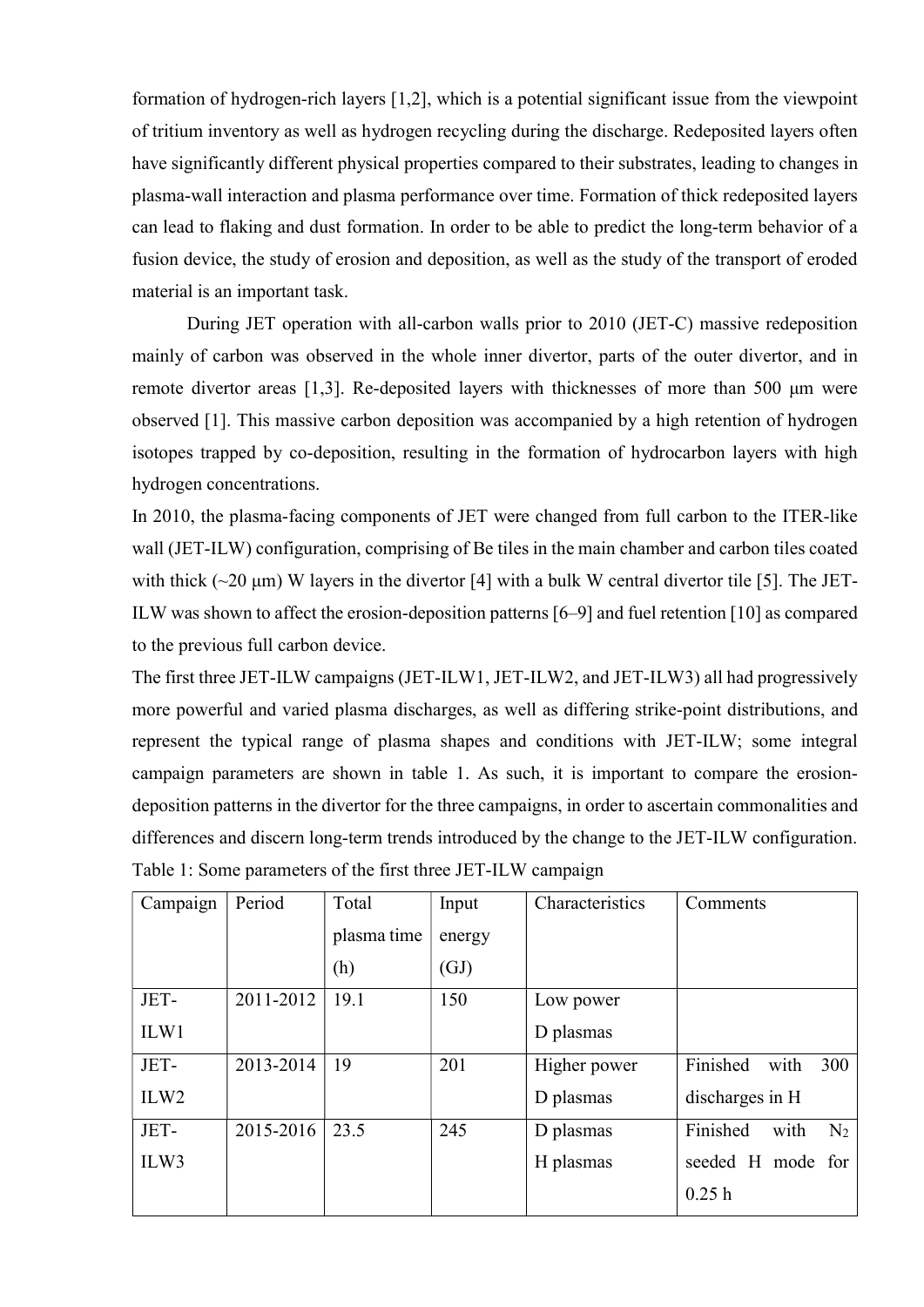|  |  | plasmas (high<br>$\mathbf{D}$ |  |
|--|--|-------------------------------|--|
|  |  | power)                        |  |

This paper presents an overview of the erosion and deposition data in the inner and outer divertors of JET during the first three ILW campaigns, and compares them, focusing on explaining the differences between erosion and deposition in the three campaigns.

## 2. Experimental

# 2.1. Analyzed tiles

In order to study surface erosion, a number of divertor tiles have been coated with tungsten "marker layers". On top of the tile surfaces,  $a \sim 3 \mu m$  thick molybdenum coating was deposited. On top of molybdenum coating,  $a \sim 3$  µm thick tungsten coating was deposited. The same coating technology as the one used for producing the tungsten protective coating for the whole divertor was used, so the structure of the tungsten marker layers was similar to the structure of other divertor tiles' surfaces. Additionally, several tiles were produced with molybdenum coating only, in order to study tungsten transport and redeposition in the divertor. These were tile 3 in JET-ILW1 and tile 4 in JET-ILW2 (see fig. 1 for a schematic representation of the JET-ILW divertor). Full poloidal sets of tiles with marker coatings were installed in the JET divertor in all campaigns. Tiles 0, 3, 7 and 8 were installed in the JET divertor both for JET-ILW1 and JET-ILW2, and studied after the end of JET-ILW2. In order to obtain erosion and deposition data for JET-ILW2 for those tiles, data from JET-ILW1 were deducted from the measured erosion and deposition values.

Tiles 1, 4 and 6 removed after JET-ILW3 did not have marker coatings, and so erosion on their surfaces could not be studied.



Fig 1. a) Cross-section of the JET-ILW divertor. Coordinates in the divertor are measured using the s-coordinate system with the origin at the inner corner of tile 0. Red dots indicate characteristic points of divertor tiles; black numbers indicate coordinates of those red dots in the s-coordinate system (in mm) directed along the surfaces of the tiles; blue numbers indicate tile numbers. b)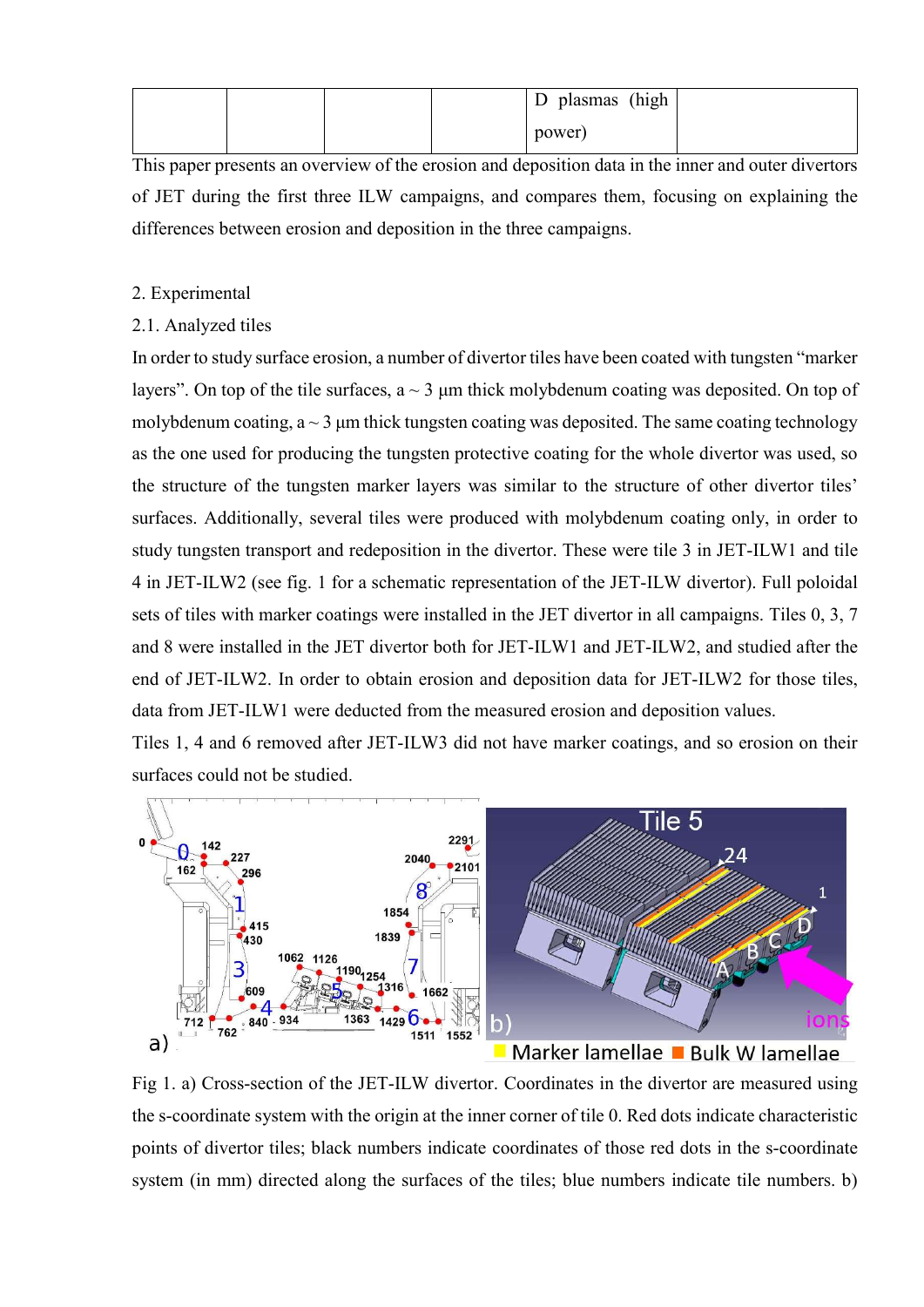Schematic drawing of tile 5 of the JET-ILW divertor: white numbers and letters indicate rows and lines of bulk W lamellae. Orange lines indicate lamellae without W marker layers that were analyzed during JET-ILW1, yellow lines – marker coated lamellae that were analyzed.

After the experimental campaigns tiles were removed and cylindrical "core samples" were cut out. The core samples were  $\sim$ 16 mm in diameter. The distance between the centers of neighboring core samples was 20 mm in poloidal direction (along the "s-coordinate" axis used in the JET divertor). On each core two points were analyzed, 8 mm apart, and each 4 mm away from the center of the core sample's surface.

Additionally, after JET-ILW1 and JET-ILW2, sets of tungsten lamellae from tile 5 were removed and studied. Because tile 5 was toroidally asymmetric, several sets of lamellae were removed – from lines 2, 3, 13, 14, 22, and 23. Of those, lamellae from lines 2, 13 and 22 were coated with W marker layers.

#### 2.2. Ion beam analysis

Prior to their installation inside JET, the thicknesses of marker layers, including thicknesses of Mo interlayers, were measured (pre-characterized) using elastic backscattering (EBS) with 3 MeV protons in the BOMBARDINO/BesTec setup, which allows nondestructive analysis of whole non-contaminated tiles. The uncertainties for the determination of the changes of layer thicknesses are about 160 nm for the top W layer and about 320 nm for the Mo interlayer. After the end of the experimental campaign, several ion beam diagnostics were used to study nearsurface areas of tiles.

Tungsten and molybdenum marker layer thicknesses as well as the amounts of beryllium, carbon and oxygen in thick deposits were determined using EBS with 3 MeV protons, similar to the pre-characterization analysis. For tiles 0 and 1, where very thick deposits were observed, in addition 3.8 MeV and 4.5 MeV incident protons were used. A PIPS detector was located at a scattering angle of  $165<sup>0</sup>$  in the laboratory system with an experimentally measured solid angle of  $(1.72\pm0.02)$  msr. The total charge per measurement was 2  $\mu$ C, which corresponds to several thousands of counts per channel in the obtained spectra. Incident proton energies were high enough that the thicknesses and compositions of (thick) deposited layers, the W marker layer, and the Mo interlayer could be determined.

Non-Rutherford scattering cross-sections were used for the analysis of the Be [11], C[12], and O [12] signals. In regions with thick deposits, the total amounts of Be, C and O were calculated based not only on the signals of their peaks, but also on the shift of the W high-energy edge. The roughness of the deposited layer was calculated based on the slope of the W edge.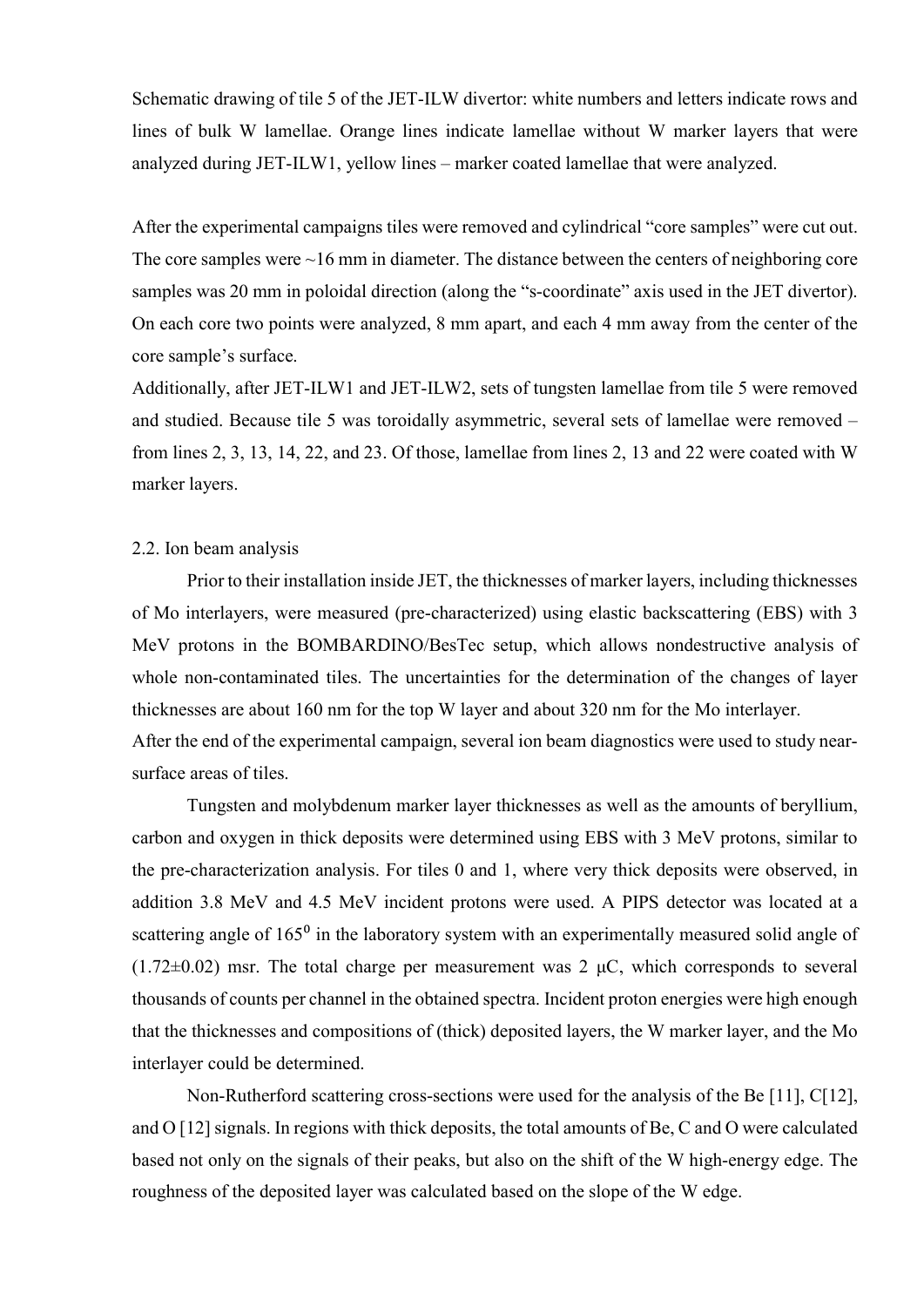Nuclear reaction analysis (NRA) was used to measure the amounts of D, Be and C. 1.0 and 2.4 MeV  ${}^{3}$ He<sup>+</sup> ions were used for areas with small amounts of deposits. For areas of thick deposits, as well as in the areas where D depth profiling was performed,  $1.7, 3.0, 4.0, 4.5$  MeV  $3He<sup>+</sup>$  ions were also used. The NRA detector was a 2000 µm thick PIPS detector located at a reaction angle of 135<sup>0</sup> in the laboratory system with an experimentally measured solid angle of (22 $\pm$ 1) msr. The detector has a parabolic slit for minimizing kinematic energy spread [13] and was covered with a stack of 5 µm Ni and 13 µm Mylar foils for filtering backscattered <sup>3</sup>He ions. The total charge per measurement was 2 μC.

The  $D(^{3}He,p)^{4}He$  reaction was used to measure the D content [14]. The 12C( $^{3}He,p_{0}$ )14N and <sup>12</sup>C(<sup>3</sup>He,p<sub>1</sub>)<sup>14</sup>N reactions were used to measure the C content [15]. The <sup>9</sup>Be(<sup>3</sup>He,p<sub>0</sub>)<sup>11</sup>B and  $^{9}$ Be(<sup>3</sup>He,p<sub>1</sub>)<sup>11</sup>B reactions were used to measure the Be content [16].

## 3. Results and discussion

### 3.1. Erosion

The thicknesses of W marker layers before and after the JET-ILW1, JET-ILW2, and JET-ILW3 campaigns are shown in fig. 2a, 2b and 2c, respectively. Additionally, the comparison between thicknesses of Mo interlayers before and after the campaigns are shown. The discrepancies between these values for tiles with W marker layers may be explained by inhomogeneities of the Mo layer itself, measured at different toroidal positions on the tile surface.



Figure 2. Top to bottom: W (black squares) and Mo (red triangles) thicknesses measured before campaigns (hollow symbols) and after campaigns (filled symbols), and strike point distribution during the campaigns for a) JET-ILW1, b) JET-ILW2, c) JET-ILW3

In JET-ILW1, one can observe erosion of W near the bottom of tile 1, and strong erosion of the Mo marker layer in the upper area of tile 3, which didn't have a W marker layer, but only a Mo layer facing plasma. In the same upper area of tile 3 one can also observe W redeposition, either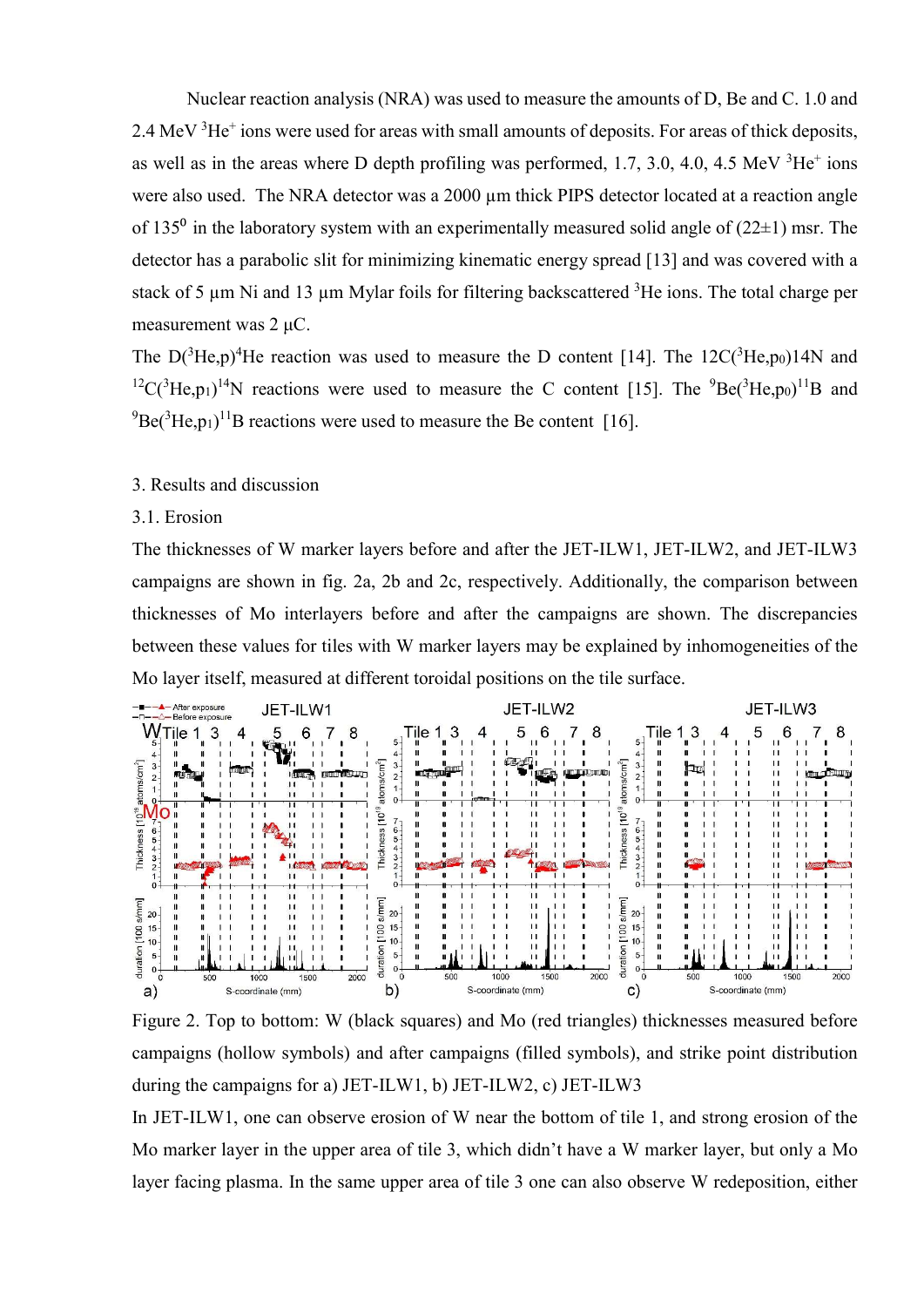from tile 1, or from toroidal transport from nearby tiles 3. In JET-ILW2 erosion in the upper area of tile 3 can be observed.

It should be noted that the Mo erosion is much more pronounced than the erosion of W both in the JET-ILW1 and JET-ILW2 campaigns (tile 4 in JET-ILW2), which is indicative of relatively low energy of deuterium particles sputtering the divertor surface – in the inter-ELM periods this energy was estimated as  $\sim 200$  eV [17], which would mean  $\sim$ 5 times lower sputtering yield of W by D compared to the sputtering yield of Mo by D [18].

Clear deposition of W was observed only in the JET-ILW1 campaign, in the middle of tile 1. In JET-ILW2 and JET-ILW3, no clear indications of W redeposition were observed. Deposition of W was observed on both tiles with no W marker coatings (tile 3 in JET-ILW1 and tile 4 in JET-ILW2), in the areas close to the maximum Mo erosion areas (top of tile 3 in JET-ILW1 and middle of tile 4 in JET-ILW2). This transport could be caused by transport of eroded W in toroidal direction and redeposition on Mo-coated tiles from neighboring W-coated tiles.

In both JET-ILW1 and JET-ILW2 for which data from tile 5 is available, the strongest erosion was observed there, in the areas close to the maximum duration of strike-point positioning. In a number of areas of tile 5, delamination of W marker coating was observed, making it impossible to obtain quantitative erosion data, but indicating high heat fluxes in those areas.

In both JET-ILW2 and JET-ILW3, erosion was observed in the outer divertor, on tiles 6 and 7, near the strike-point position. In JET-ILW1, where strike-points were located far from the outer divertor, no significant erosion was observed in the outer divertor.

In both JET-ILW2 and JET-ILW3, significant changes were observed in the EBS spectra of the area near the bottom of tile 7 (fig. 3). The EBS spectra did not show any clear interfaces between the W marker layer and the underlying Mo interlayer. The smooth transition in the EBS spectra can be indicative of either layer interdiffusion or a strongly inhomogeneous erosion on the microscale leading to a very rough W marker layer. Because a significant amount of D was still present in the W marker layer (see below), which wasn't observed in the layers of tile 6 which experienced high heat loads and strong heating, but did not show the same smooth EBS spectra, the layer interdiffusion is less likely to be the correct explanation. The increase in the effect correlates well with the amount of erosion observed on the surface of the tile. Assuming roughness to be the correct interpretation, at the bottom of the tile the roughness was approximately equal to the remaining W thickness. A reasonable SIMNRA fit (red lines in fig. 3) of the experimental data was achieved by adjusting the layer roughness from  $\sim 2 \times 10^{18}$  atoms/cm<sup>2</sup> (left figure) to  $\sim 2 \times 10^{19}$ atoms/cm<sup>2</sup> (right figure). In JET-ILW1, in which strike-point positions were far away from the outer divertor, no such changes to the near surface layers of tile 7 were observed.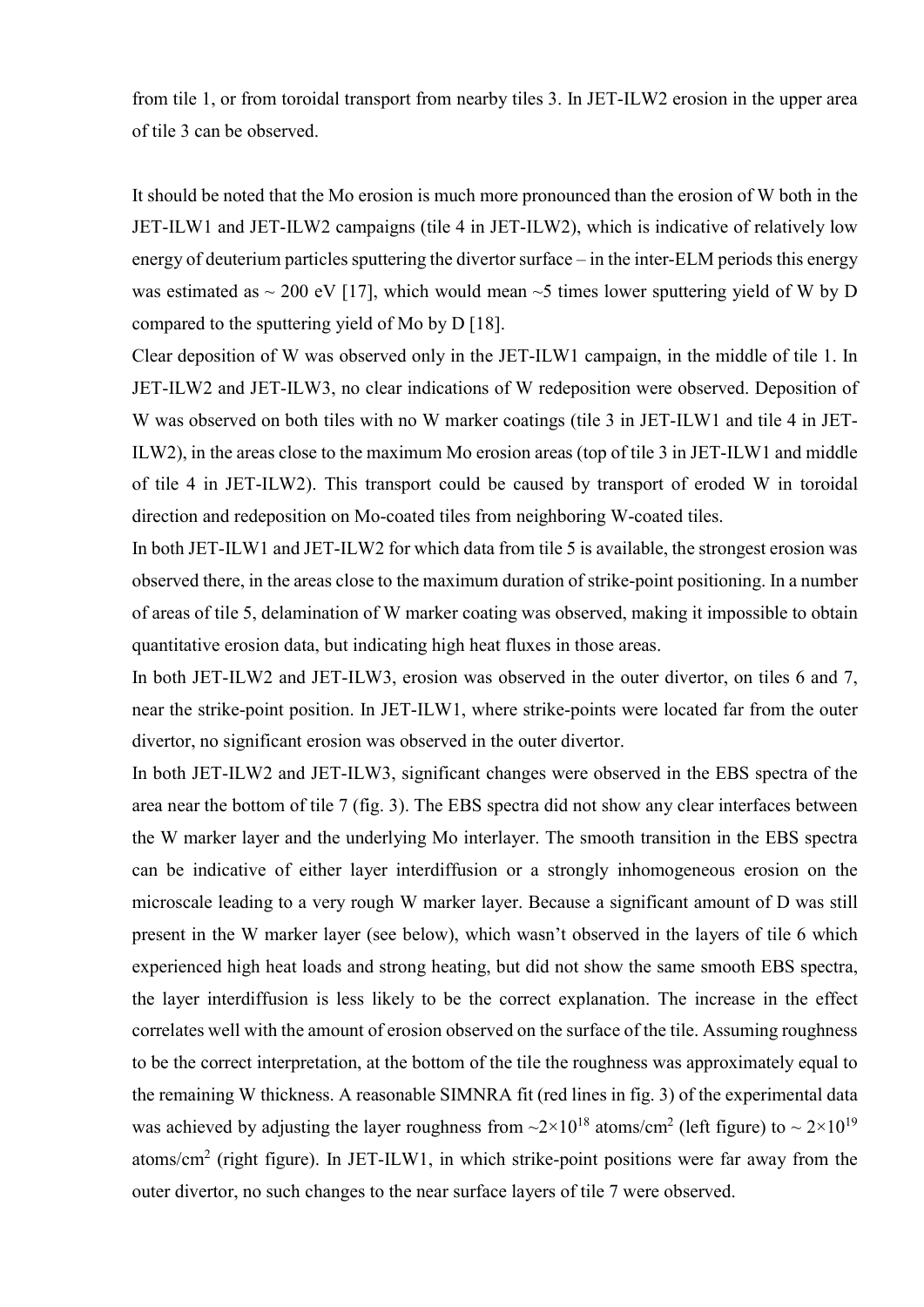

Fig. 3 Characteristic shapes of EBS spectra for the lower part of tile 7 of the outer divertor for JET-ILW2 and JET-ILW3. Left – pre-characterization spectra, right – post-mortem analysis. Black dots – experimentally measured data, red line – SIMNRA simulation.

## 3.2. Deposition

Distributions of the deposition of D, Be and C in the first three ILW campaigns are shown in fig. 4, with corresponding distribution of strike point localization durations below them.



Fig. 4. Top to bottom: distributions of D, Be and C deposition rates (in logarithmic scale), and distribution of strike point positions (linear scale) in the first three JET-ILW campaigns. Blue – JET-ILW1, green – JET-ILW2, red – JET-ILW3. Vertical dashed lines indicate borders of the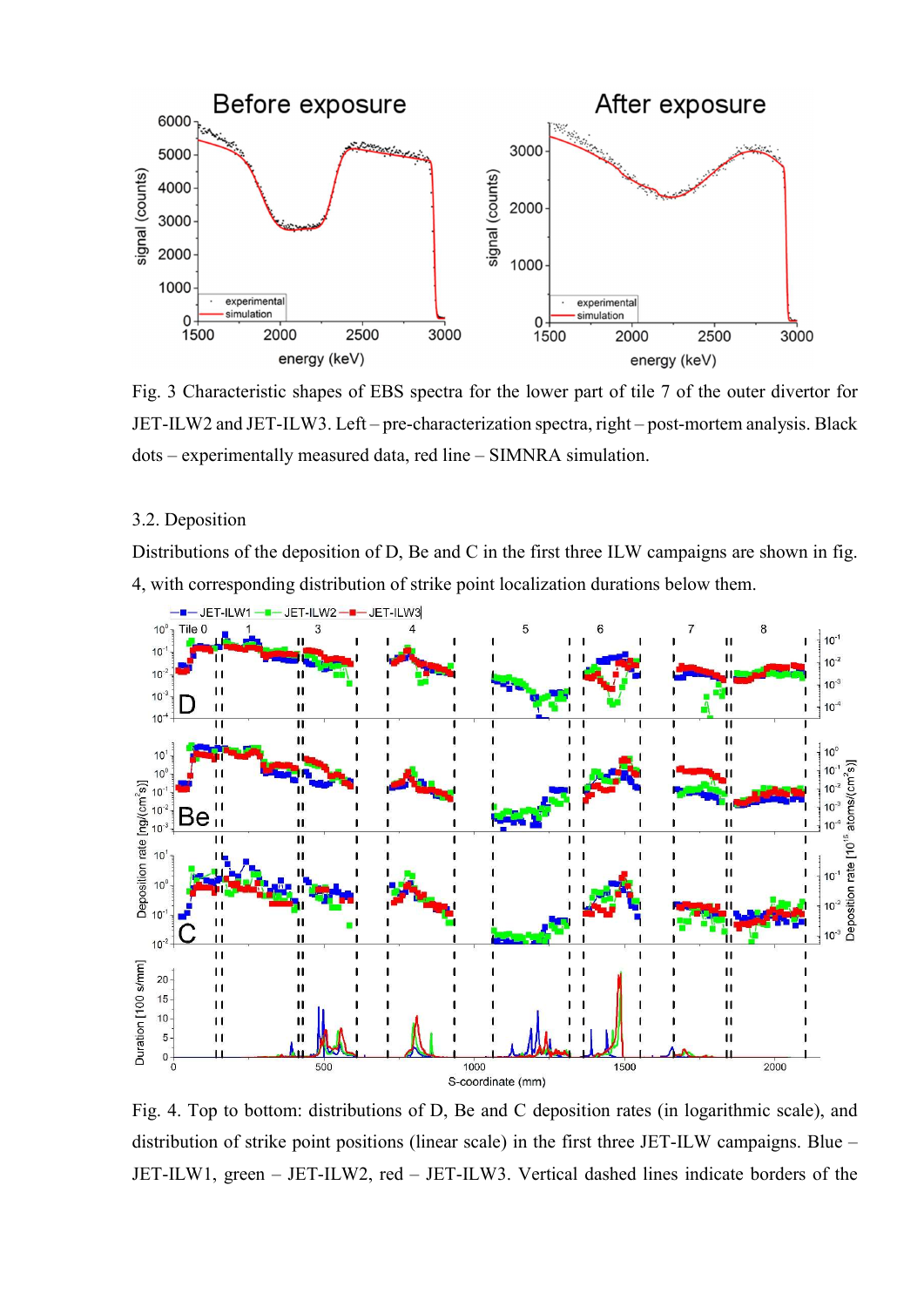divertor tiles. Black numbers on top of the figure – numbers of the tiles. For tile 5, data is shown for the lamellae in row 13.

One can see that overall in all three campaigns, the distribution patterns were very similar. Most of the deposition is observed in the inner divertor on tiles 0 and 1. This is in contrast to results observed during JET-C, where most deposits were observed on tiles 4 and 6. The difference is likely due to differences in Be and C transport through the divertor. C has a high chemical erosion rate and could be transported through the divertor in a step-by-step process, eroding from one point, re-depositing onto the next one nearby deeper in the divertor, and then repeating this process. Be has a lower erosion rate by D and is not as susceptible to chemical erosion. Because of this, it mostly remains in the area where it is first transported from the scrape-off-layer (SOL) into the divertor.

One can see that for JET-ILW2 and JET-ILW3, where strike point positions where more often on tiles 4 and 6, peaks of Be deposition are present on those tiles, in the areas corresponding to the central sloped parts. At the same time, the D content on tiles 4 and 6 is lower for JET-ILW2 and JET-ILW3, likely due to higher peak surface temperature of the tiles during those campaigns. In areas where very high temperature  $(T \sim 1400 \text{ K})$  were observed [19], almost no deuterium was found.

The Be deposition rate was about 3 times higher on tile 7 during JET-ILW3 than during JET-ILW2, and about 5 times higher than during JET-ILW1. This is explained by the difference in the outer strike point distribution. During JET-ILW3 the strike point was often position on tile 6, so the lower area of tile 7 experienced significant fluxes from the SOL, resulting in a higher Be accumulation rate.

In JET-ILW3, where also  $N_2$  puffing was employed, N was observed in the areas of highest deposition (tiles 0 and 1). In the same areas, oxygen was observed, possibly due to oxidation of Be layers after contact with atmospheric air.

The total amounts of D, Be and C accumulated in JET divertor during the first three JET-ILW campaigns are shown in table 2.

Table 2. Total amounts and rates of D, Be and C accumulation in JET divertor during JET-ILW1, JET-ILW2, and JET-ILW3 campaigns

|               | JET-ILW1 | JET-ILW2   JET-ILW3 |     |
|---------------|----------|---------------------|-----|
| D, g          | 0.9      | 0.7                 | 0.9 |
| $D, \mu g/s$  | 13       | 10                  |     |
| $D, \mu g/MJ$ | 6.0      | 3.5                 | 37  |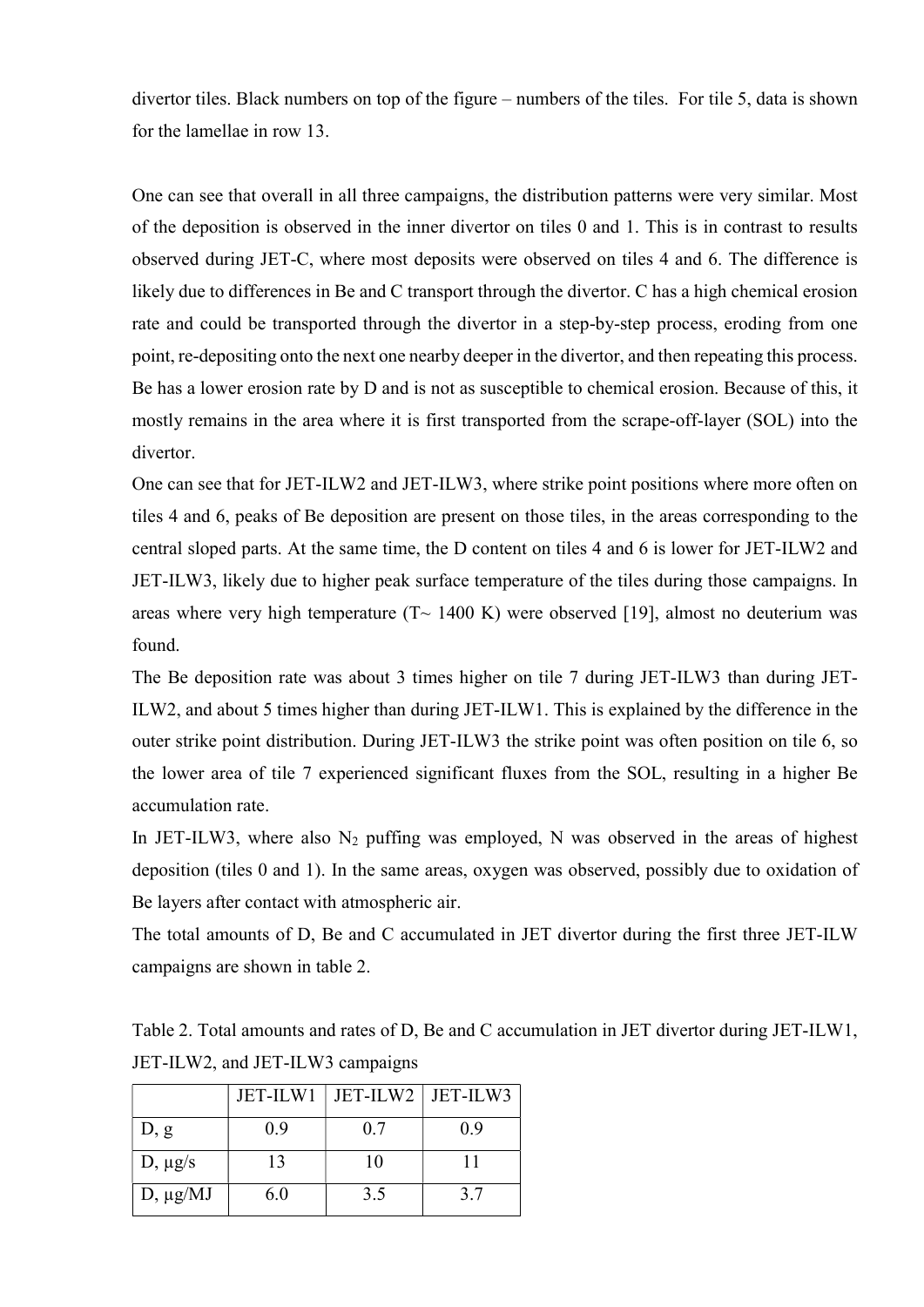| $D, \mu g/W$     | 0.41 | 0.24 | 0.31 |
|------------------|------|------|------|
| Be, g            | 53   | 60   | 46   |
| $Be, \mu g/s$    | 771  | 877  | 544  |
| Be, μg/MJ        | 353  | 299  | 188  |
| $Be, \mu g/W$    | 24   | 20   | 16   |
| C, g             | 13   | 7    | 6    |
| $C, \mu g/s$     | 189  | 102  | 71   |
| $C$ , $\mu$ g/MJ | 87   | 35   | 24   |
| $C, \mu g/W$     | 6.0  | 2.4  | 2.1  |

One can see that the accumulation of C underwent the most significant reduction from campaign to campaign both in terms of the absolute amount of C accumulated and in terms of accumulation rates. The relatively high C accumulation rate during JET-ILW1 can possibly be explained by C remaining from JET-C, or due to residual carbon impurities on top of the tiles. From JET-ILW1 to JET-ILW2 the C accumulation decreased by a factor of about 2 both in the absolute amount, and in terms of accumulation rates. The reduction of the C accumulation rate from JET-ILW2 to JET-ILW3 is less significant. The source of the remaining C could potentially be erosion of sides and back surfaces of JET divertor tiles, which consist of carbon fiber composite (CFC) material not protected by W coating. Such erosion was previously suggested as the source of C accumulation in the shadowed areas of the divertor [20].

The absolute Be accumulation increased slightly from JET-ILW1 to JET-ILW2, and then decreased by  $\sim$  23% from JET-ILW2 to JET-ILW3. In terms of accumulation rates, the highest Be accumulation rate occurred in the JET-ILW2 campaign, while the smallest was in the JET-ILW3 campaign. However, normalizing by either total input energy or by average input power, one can see that the Be accumulation rate decreased steadily from one campaign to the next. This can likely be attributed to fresh Be tiles installed before JET-ILW1 adapting to plasma-wall interaction, with rough edges and surfaces eroding leading to a decrease of average erosion rate in JET-ILW2 and JET-ILW3.

The D accumulation remained roughly constant in absolute numbers in all three campaigns. The accumulation rate normalized by total input energy or average input power decreased from JET-ILW1 to JET-ILW2, but remained steady, even increasing slightly from JET-ILW2 to JET-ILW3. The decrease of accumulation rate from JET-ILW1 to JET-ILW2 corresponds to the decrease in C accumulation rate. Both Be and C deposition rates decreased from JET-ILW2 to JET-ILW3, while the D retention rate increased. This makes it hard to conclusively state whether co-deposition with Be or with C are the pre-dominant D retention mechanisms. The distribution of D in the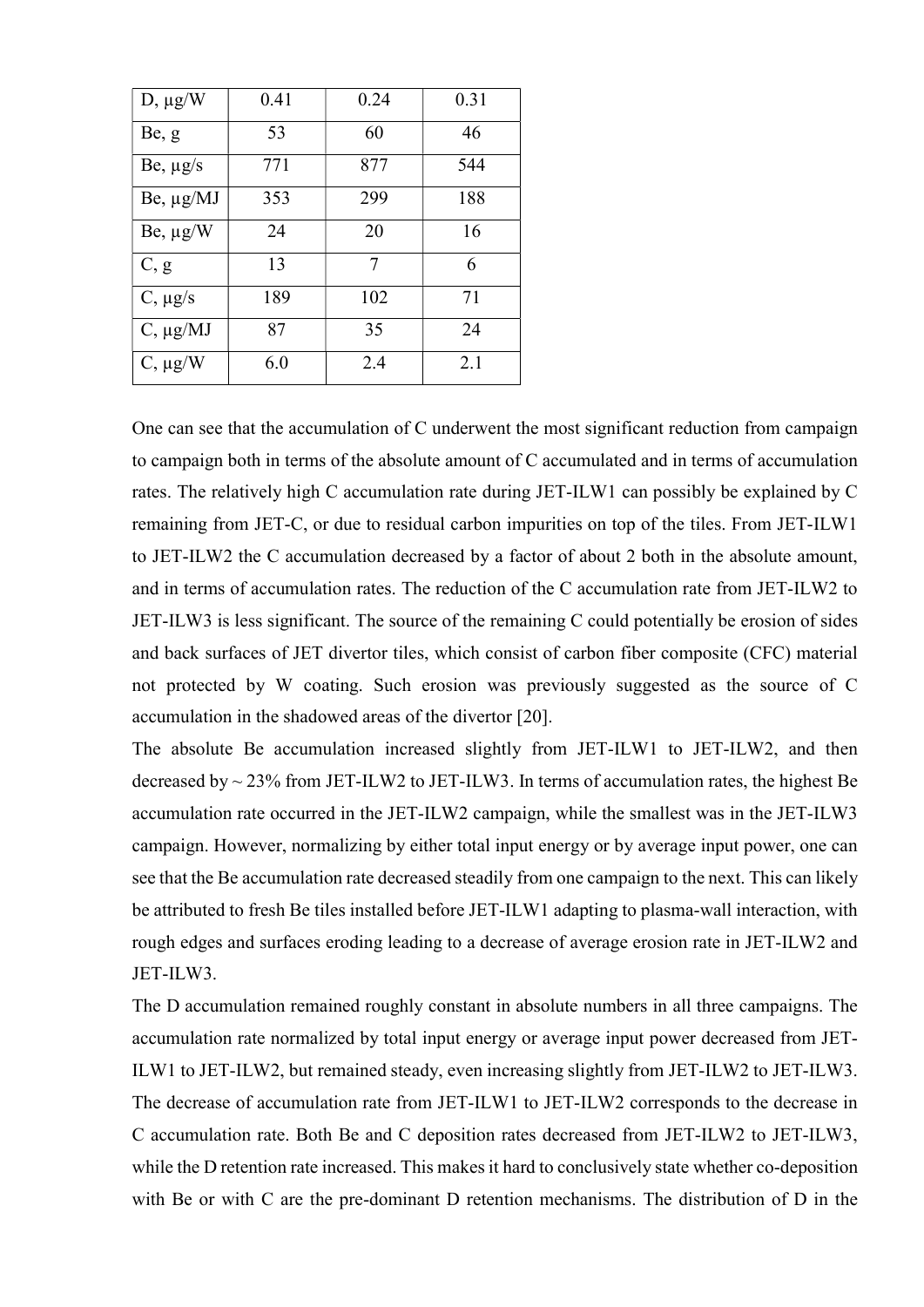divertor correlates well with the areas of largest Be content, which makes it probable that Be-D co-deposition is more significant than D-C co-deposition. The other significant channel of D retention is retention in the W protective coatings, where retention can be high due to the large number of defects in the coatings [21].

#### 3.3. D depth distribution

A number of D depth profiling studies were performed in all three JET-ILW campaigns.

In all three campaigns, it was observed that D accumulated deep in W coatings (fig. 5), with D concentrations of  $\sim$ 1-2 at.% observed consistently in the outer divertor through the whole W marker layer, up to depths of  $\sim$  3 µm. High concentrations of D were observed on the interface between the W marker coatings and the Mo interlayers. It can be speculated that such deep accumulation is due to the porous structure of the protective coating, where large numbers of trapping sites are present. Deep D accumulation was observed in the areas that likely underwent significant heat fluxes, such as tile 7 during JET-ILW3, indicating that W annealing was not effective in reducing the number of trap sites present.



Fig. 5. Typical distribution of D in the near surface area of the outer divertor tile 8 (s-coordinate  $\approx$ 1900). Green line – JET-ILW2, red line – JET-ILW3. Dashed vertical line indicate the interface between the W marker layer and the underlying Mo interlayer.

This deep D accumulation indicates that in the bulk tungsten divertor tile 5 rather than plasmaproduced W coatings, the total hydrogen accumulation is likely to be significantly lower. This was observed by comparing D depth profiles in neighboring lamellae of tile 5 with and without W marker coating (fig. 6).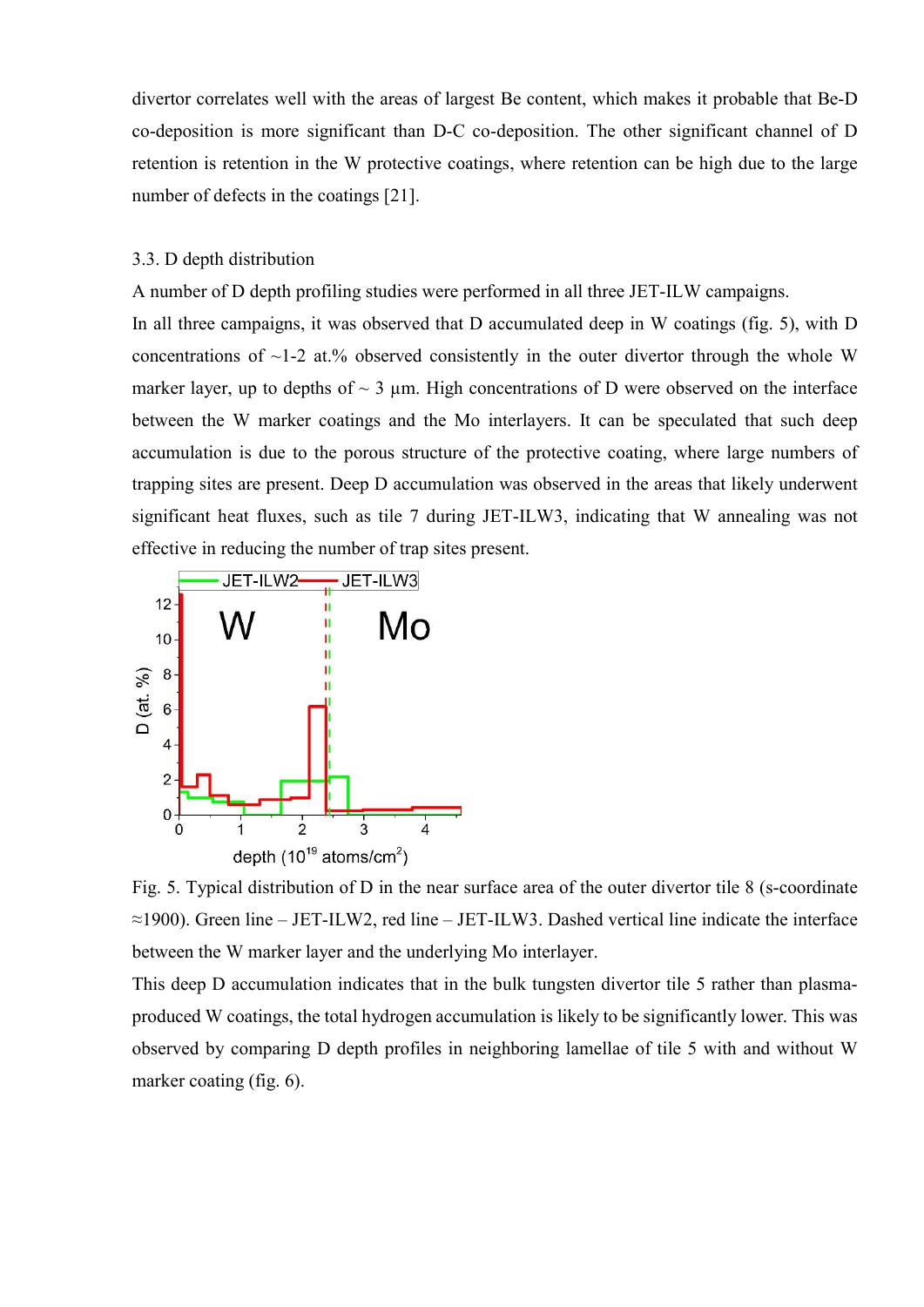

Fig. 6. Typical distribution of D in the near surface area of the center divertor tile 5 (s-coordinate  $\approx$ 1150). Green line – JET-ILW2 bulk W lamella without marker tile, dark blue line – JET-ILW1 bulk W lamella without marker tile, light blue line – JET-ILW1 bulk W lamella with a marker coating on top.

When comparing D depth profiles in tile 5 bulk W lamellae after JET-ILW1 and JET-ILW2, one can also see that after JET-ILW2, almost no D was observed in the area closest to the surface of the lamellae. At the end of JET-ILW2,  $\sim$ 300 discharges with H instead of D were conducted, causing D to be removed from the near surface areas. The same effects could not be observed in the near surface area of tile 8, either due to its lower temperature during the discharges or smaller particle fluxes.

#### 4. Summary

The erosion and deposition patterns in the JET divertor were studied and compared for the first three ILW campaigns using cutouts from divertor tiles. The following observations were made:

The retention rate of D decreased from 13 µg/s in JET-ILW1 to 10 µg/s in JET-ILW3, the deposition rate for Be decreased from 771 µg/s to 544 µg/s, with a peak of 877 µg/s during JET-ILW2, and for C from 189 µg/s to 71 µg/s.

 The highest decrease is observed for the C deposition rate and can be probably explained by exhaustion of carbon sources as leftovers from the switch from JET-C to JET-ILW.

 The rate of material accumulation per input energy and per average input power decreased steadily from 24  $\mu$ g/W for Be, 0.41  $\mu$ g/W for D, and 6.0  $\mu$ g/W for C in JET-ILW1 to 16  $\mu$ g/W for Be, 0.31 µg/W for D, and 2.1 µg/W for C in JET-ILW3.

 The poloidal distributions of deposited material were similar in all three campaigns. The maximum of deposition was on top of tiles 0 and 1, in the region from  $\sim$  50 mm s-coordinate to  $\sim$ 300 mm s-coordinate. This distribution is attributed to Be being transported into those areas from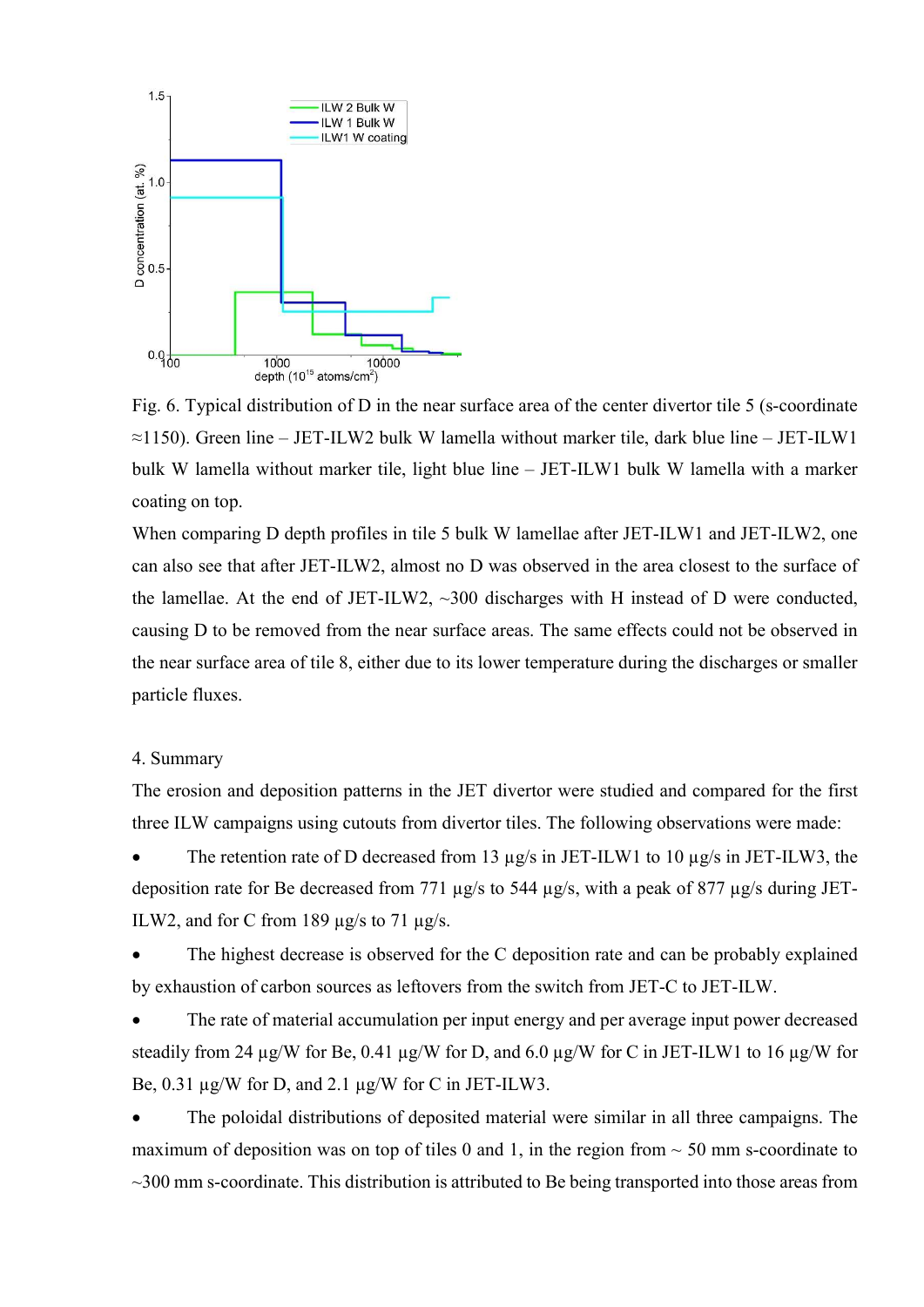the SOL, and mainly remaining where it arrives into the divertor, without much further transport in the divertor itself. In the second and third ILW campaigns, where the strike-point distribution favored tiles 4 and 6, peaks of Be accumulation in those areas were also observed.

 Based on the Be and D distributions in the divertor, co-deposition with Be is probably the most significant channel of D retention.

 D was also retained deep inside tungsten protective layers in all campaigns relatively similarly. This retention is attributed primarily to the strong distortions, such as porosity, of the W coating providing a large amount of D trap sites. In bulk W this deep D accumulation is not observed.

 In both JET-ILW1 and JET-ILW2 campaigns, the erosion was strongest in the area of tile 5 near the strike point maximum. In both JET-ILW2 and JET-ILW3, erosion of W was observed in the outer divertor, on tiles 6 (only data for JET-ILW2 is available) and 7.

 Strong changes to the structure of W marker coating of the lower area of tile 7 in the outer divertor were observed. Such changes are likely due to either W and Mo layer interdiffusion under strong heat flux, or inhomogeneous erosion and redeposition of W leading to an increase in W layer roughness.

#### Acknowledgements

This work has been carried out within the framework of the EUROfusion Consortium and has received funding from the Euratom research and training programme 2014-2018 and 2019-2020 under grant agreement No 633053. The views and opinions expressed herein do not necessarily reflect those of the European Commission.

The authors acknowledge contribution of JET Contributors. For the full list of JET contributors please see the author list of "Overview of the JET preparation for Deuterium-Tritium Operation" by E. Joffrin et al. to be published in Nuclear Fusion Special issue: overview and summary reports from the 27th Fusion Energy Conference (Ahmedabad, India, 22-27 October 2018).

Participation of Stepan Krat and Yuri Gasparyan in this work was financed by Russian Science Foundation grant № 17-72-20191

### References

- [1] Likonen J, Coad J P, Vainonen-Ahlgren E, Renvall T, Hole D E, Rubel M and Widdowson A 2007 Structural studies of deposited layers on JET MkII-SRP inner divertor tiles J. Nucl. Mater. 363–365 190–5
- [2] Roth J, Tsitrone E, Loarte A, Loarer T, Counsell G, Neu R, Philipps V, Brezinsek S, Lehnen M, Coad P, Grisolia C, Schmid K, Krieger K, Kallenbach A, Lipschultz B, Doerner R,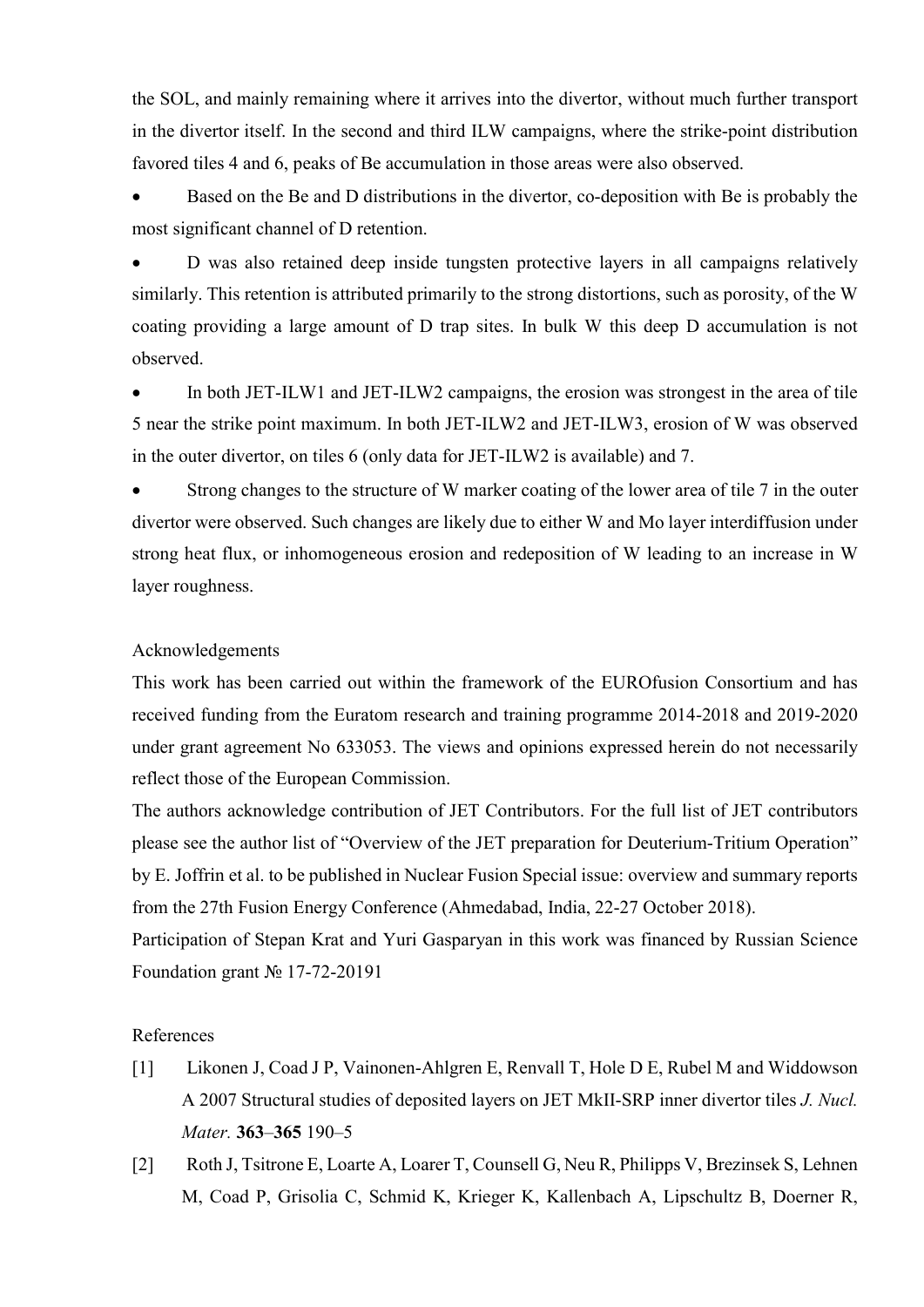Causey R, Alimov V, Shu W, Ogorodnikova O, Kirschner A, Federici G and Kukushkin A 2009 Recent analysis of key plasma wall interactions issues for ITER J. Nucl. Mater. 390– 391 1–9

- [3] Krat S, Gasparyan Y, Pisarev A, Mayer M, von Toussaint U, Coad P and Widdowson A 2015 Hydrocarbon film deposition inside cavity samples in remote areas of the JET divertor during the 1999–2001 and 2005–2009 campaigns *J. Nucl. Mater*. **463** 822–6
- [4] Matthews G F, Beurskens M, Brezinsek S, Groth M, Joffrin E, Loving A, Kear M, Mayoral M-L, Neu R, Prior P, Riccardo V, Rimini F, Rubel M, Sips G, Villedieu E, de Vries P and Watkins M L 2011 JET ITER-like wall—overview and experimental programme Phys. Scr. T145 014001
- [5] Mertens P 2011 Detailed design of a solid tungsten divertor row for JET in relation to the physics goals Phys. Scr. T145 014002
- [6] Baron-Wiechec A, Widdowson A, Alves E, Ayres C F, Barradas N P, Brezinsek S, Coad J P, Catarino N, Heinola K, Likonen J, Matthews G F, Mayer M, Petersson P, Rubel M, van Renterghem W and Uytdenhouwen I 2015 Global erosion and deposition patterns in JET with the ITER-like wall *J. Nucl. Mater*. 463 157–61
- [7] Mayer M, Krat S, Van Renterghem W, Baron-Wiechec A, Brezinsek S, Bykov I, Coad P, Gasparyan Y, Heinola K, Likonen J, Pisarev A, Ruset C, de Saint-Aubin G and Widdowson A 2016 Erosion and deposition in the JET divertor during the first ILW campaign Phys. Scr. T167 014051
- [8] Krat S, Gasparyan Y, Pisarev A, Bykov I, Mayer M, de Saint Aubin G, Balden M, Lungu C P and Widdowson A 2015 Erosion at the inner wall of JET during the discharge campaign 2011–2012 in comparison with previous campaigns J. Nucl. Mater. 456 106–10
- [9] Beal J, Widdowson A, Heinola K, Baron-Wiechec A, Gibson K J, Coad J P, Alves E, Lipschultz B, Kirschner A, Esser H G, Matthews G F, Brezinsek S and JET Contributors 2016 Deposition in the inner and outer corners of the JET divertor with carbon wall and metallic ITER-like wall Phys. Scr. T167 14052
- [10] Heinola K, Widdowson A, Likonen J, Alves E, Baron-Wiechec A, Barradas N, Brezinsek S, Catarino N, Coad P, Koivuranta S, Krat S, Matthews G F F, Mayer M, Petersson P and Contributors J 2016 Long-term fuel retention in JET ITER-like wall *Phys. Scr.* T167 014075
- [11] Krat S, Mayer M and Porosnicu C 2015 The 9Be(p,p0)9Be, 9Be(p,d0)8Be, and  $9Be(p,\alpha0)$ 6Li cross-sections for analytical purposes *Nucl. Instruments Methods Phys. Res.* Sect. B Beam Interact. with Mater. Atoms 358 72-81
- [12] Gurbich A F 2016 SigmaCalc recent development and present status of the evaluated cross-